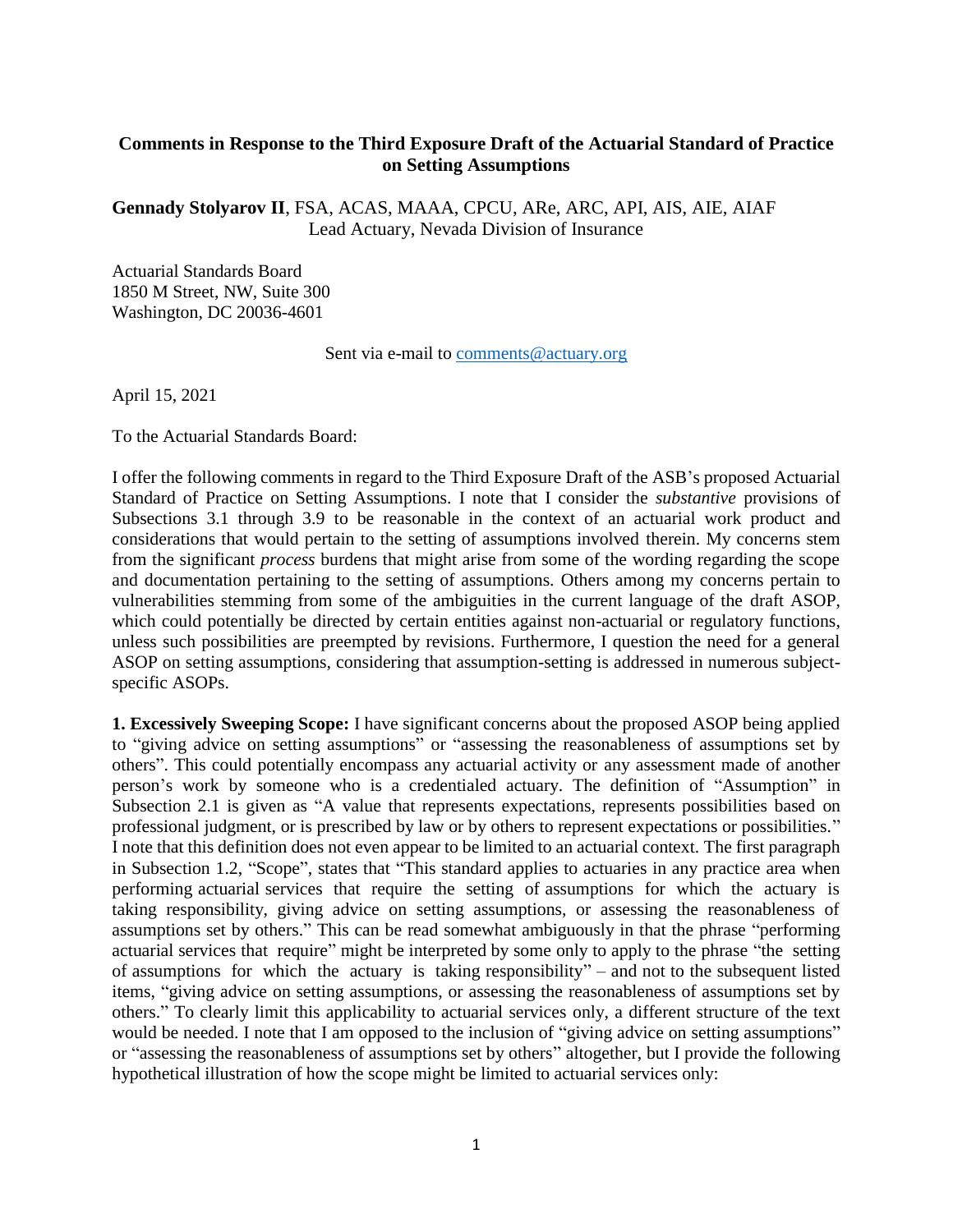## **Possible Improvement to Subsection 1.2 to Limit the Scope to Actuarial Services Only:**

This standard applies to actuaries in any practice area when performing actuarial services that require:

- (a) The setting of assumptions for which the actuary is taking responsibility;
- (b) Giving advice on setting assumptions; or
- (c) Assessing the reasonableness of assumptions set by others.

It is vital in my view for revisions to be made to this draft ASOP to alleviate concerns about whether assumptions in an outside realm – assumptions about matters in other disciplines or about current and future events – might be encompassed by this standard (or at least interpreted by some in the future to be so encompassed). Could an actuary who expresses commentary, in a non-actuarial capacity, about somebody else's assumptions about a matter of general scientific, cultural, philosophical, or even political relevance be bound by this standard? I expect that most actuaries, and most reasonable people, would agree with me that a professional organization should not venture into such territory, but ambiguous text might empower some individuals to do so in the future, even though this may not be the present drafters' intention. Without revisions to prevent this possibility, the scope of this proposed ASOP might have a chilling effect on speech by credentialed actuaries in matters altogether unrelated to their actuarial work, for fear of being considered to be "assessing the reasonableness of assumptions set by others."

Moreover, as a regulator, I am concerned that this ASOP may have the (likely inadvertent) effect of imposing constraints on regulators' ability to critically examine and evaluate the assumptions set by others. The extent and manner of regulatory scrutiny of actuarial assumptions in rate filings, in predictive models, in actuarial opinions and reports on loss and LAE reserves, in actuarial analyses of the impacts of reinsurance treaties, should be bound and guided by applicable statutes, regulations, regulatory precedents, as well as applied reason and common sense. Such scrutiny should not constrained or limited by the standards of a private organization; any such standards should only ever be applied to aid the regulator, if the regulator, per that regulator's judgment, considers those standards to inform the situation and to be able to constructively contribute to a resolution. In particular, it is important to avoid scenarios where an ASOP might be turned by an industry practitioner against a regulatory reviewer and lead to the assertion that the regulatory reviewer needs to follow some specific process outlined in the ASOP in order to legitimately challenge the industry practitioner's assumptions or work product – or that the regulatory reviewer is somehow obligated to accept the industry practitioner's work product if the requirements of the ASOP have been satisfied by the industry practitioner. While regulators have legitimate counterarguments to provide in such a situation, the time occupied by the back-and-forth exchanges (industry arguments and regulator counterarguments) can be saved if industry representatives are unable to use the ASOP to pressure a regulator to accept an industry work product or to refrain from challenging it.

I again emphasize that I do *not* find any unreasonable aspects among the *substantive* considerations described in Section 3 of the draft ASOP. My concern stems from a *process* burden that might be imposed if each assumption, or each piece of advice or assessment of the reasonableness of an assumption set by others, is construed to require the documentation described in Section 4 of the draft ASOP. If this standard applied to review of assumptions by regulatory actuaries, then a regulatory actuary who is *always* required to follow applicable law could be vulnerable to the interpretation of always needing to include the additional disclosures described in Section 4.2 for every review of someone else's assumption. This would appear to result in a needless proliferation of "boilerplate" disclosures that are time-consuming for the regulator and could slow down the pace of regulatory reviews – an outcome that would satisfy no one. Everyone is aware that regulators will apply the